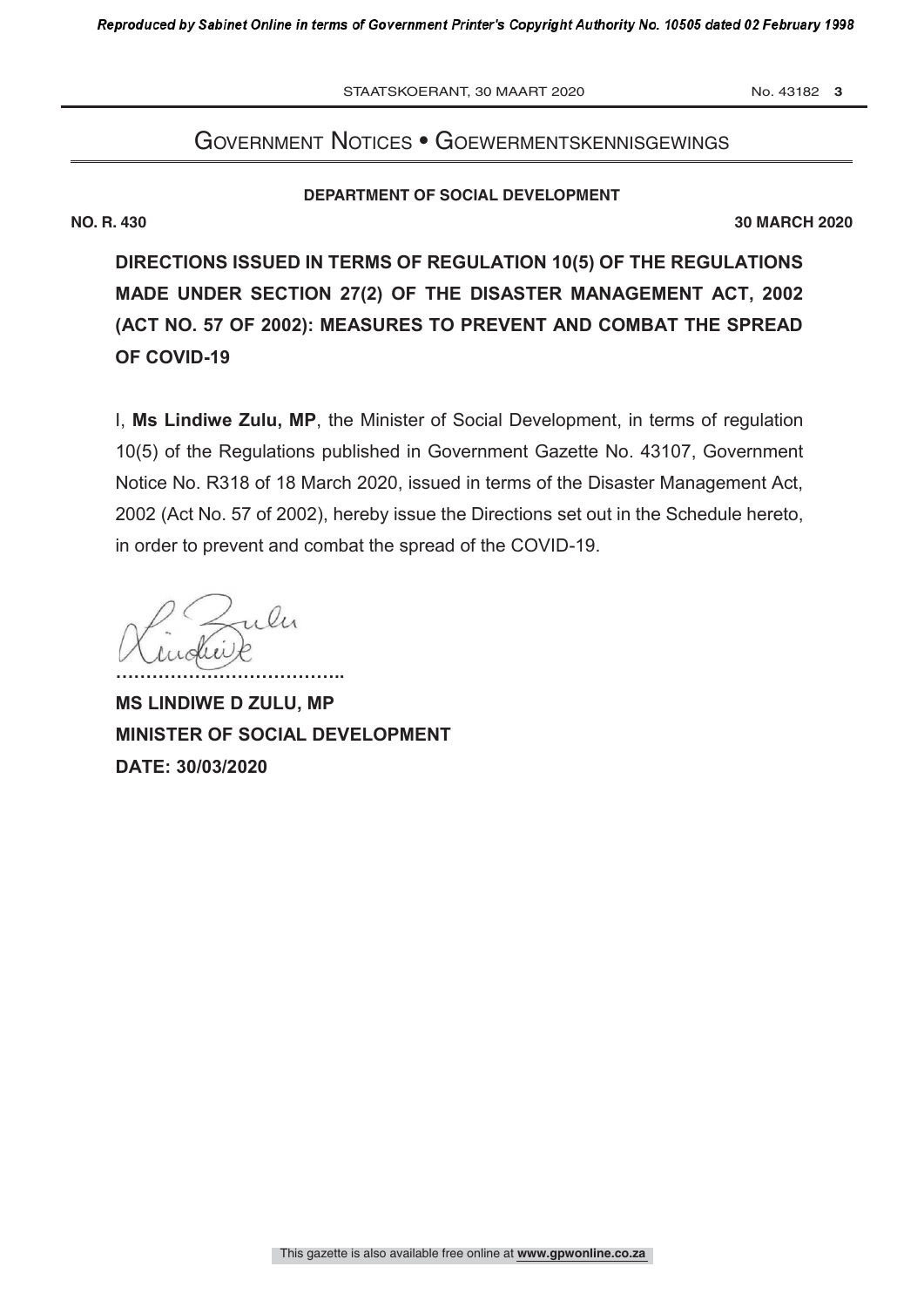# **SCHEDULE**

## **DEFINITIONS**

1. In these Directions, a word or expression bears the meaning assigned to it in the Regulations published in Government Gazette No. 43107, Government Notice No. R318 of 18 March 2020 and the Regulations published in Government Gazette No. 43148, Government Notice No. R398 of 25 March 2020, made by the Minister of Cooperative Government and Traditional Affairs in terms section 27(2) of the Disaster Management Act, 2002 (Disaster Management Regulations, 2020), and legislation applicable to the Department of Social Development, the South African Social Security Agency, and the National Development Agency, unless the context indicates otherwise.

## **PURPOSE**

- 2. The purpose of these Directions is to—
	- (a) prescribe temporary measures or steps currently necessary to manage COVID-19 in order to reduce its impact in the Republic, by preventing the importation of, and minimising the local transmission of the virus; and
	- (b) provide directions to officials of the Department of Social Development and other organs of State, responsible for the implementation of the Social Development mandate, and to the extent possible, disseminate information to all affected persons, on applicable measures as set out in these **Directions**

# **AUTHORITY**

3.1 COVID-19 was classified as a pandemic by the World Health Organisation ("WHO"), and following related developments within the Republic, the Minister of Cooperative Governance and Traditional Affairs declared a national state of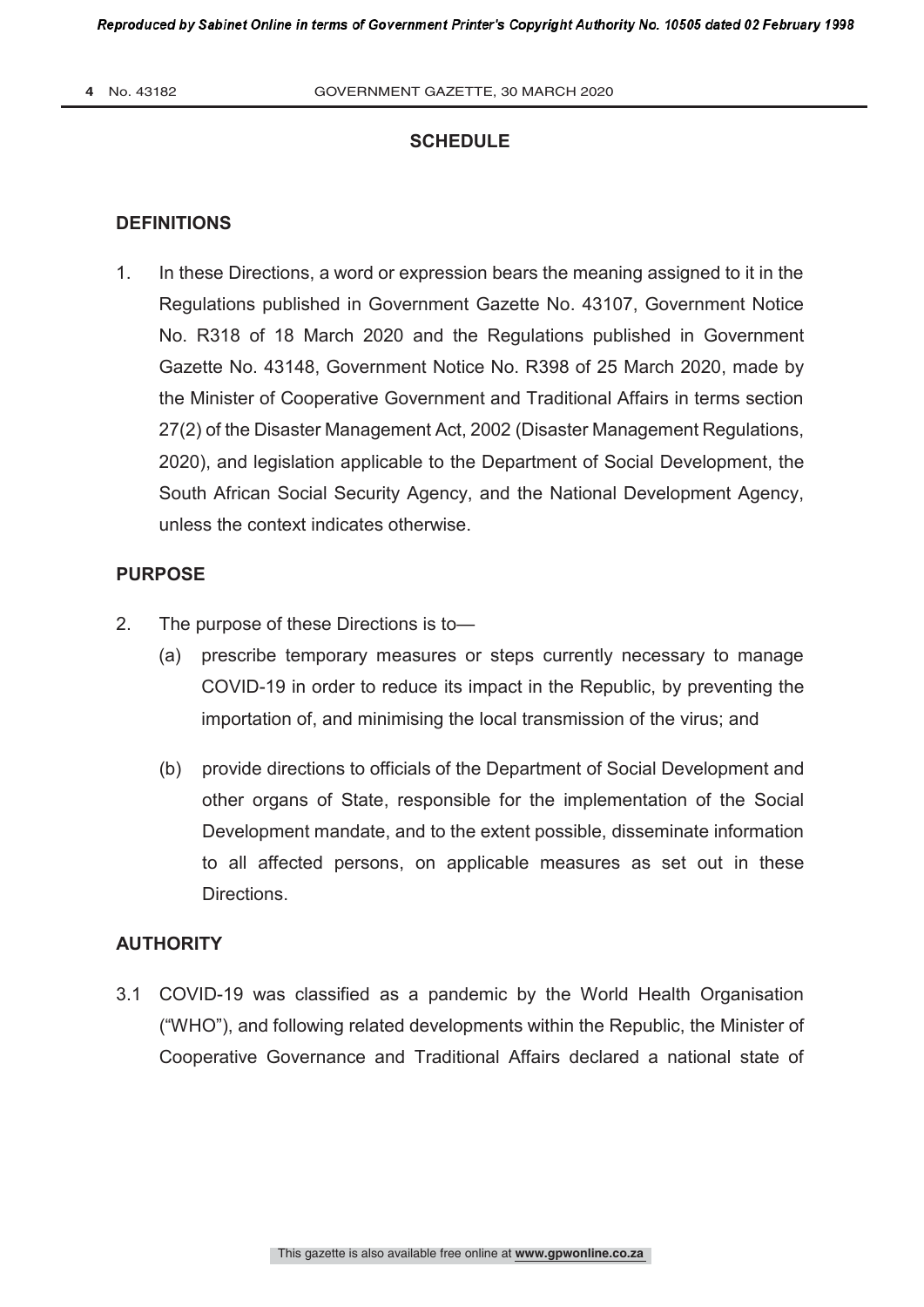disaster relating to COVID-19 in terms of section 27(1) of the Disaster Management Act, 2002.

- 3.2 Section 26(2)*(b)* of the Disaster Management Act, 2002 provides that a national disaster, once declared, must be managed in accordance with existing legislation, as well as contingency arrangements as augmented by disaster management regulations or directions issued in terms of section 27(2) of the Disaster Management Act, 2002.
- 3.3 These Directions are issued pursuant to regulation 10(5) of the Disaster Management Regulations, 2020, to provide for measures necessary to manage COVID-19, and are valid for the duration of the declared national state of disaster or any extension thereof.

## **SCOPE**

4. These Directions apply to all Department of Social Development, South African Social Security Agency, and National Development Agency's managed and mandated programmes and projects.

### **APPLICATION**

- 5.1 There must be universal access for Persons with Disabilities in a prescribed manner, to all service points, infrastructure and any other essential service and products that are related to COVID-19.
- 5.2 The Department and its agencies and Non Profit Organisations, faith-based organisations and community based organisations responsible for the provision of the services in line with the restrictions imposed by Regulations issued in pursuance of the declaration of the national state of disaster, must ensure that the workforce has the necessary protective clothing and that the families take precautionary measures.
- 5.3 New admissions will only be processed provided that the facility complies with the Disaster Management Regulations, 2020, and the victim or client is provided with the necessary protective clothing.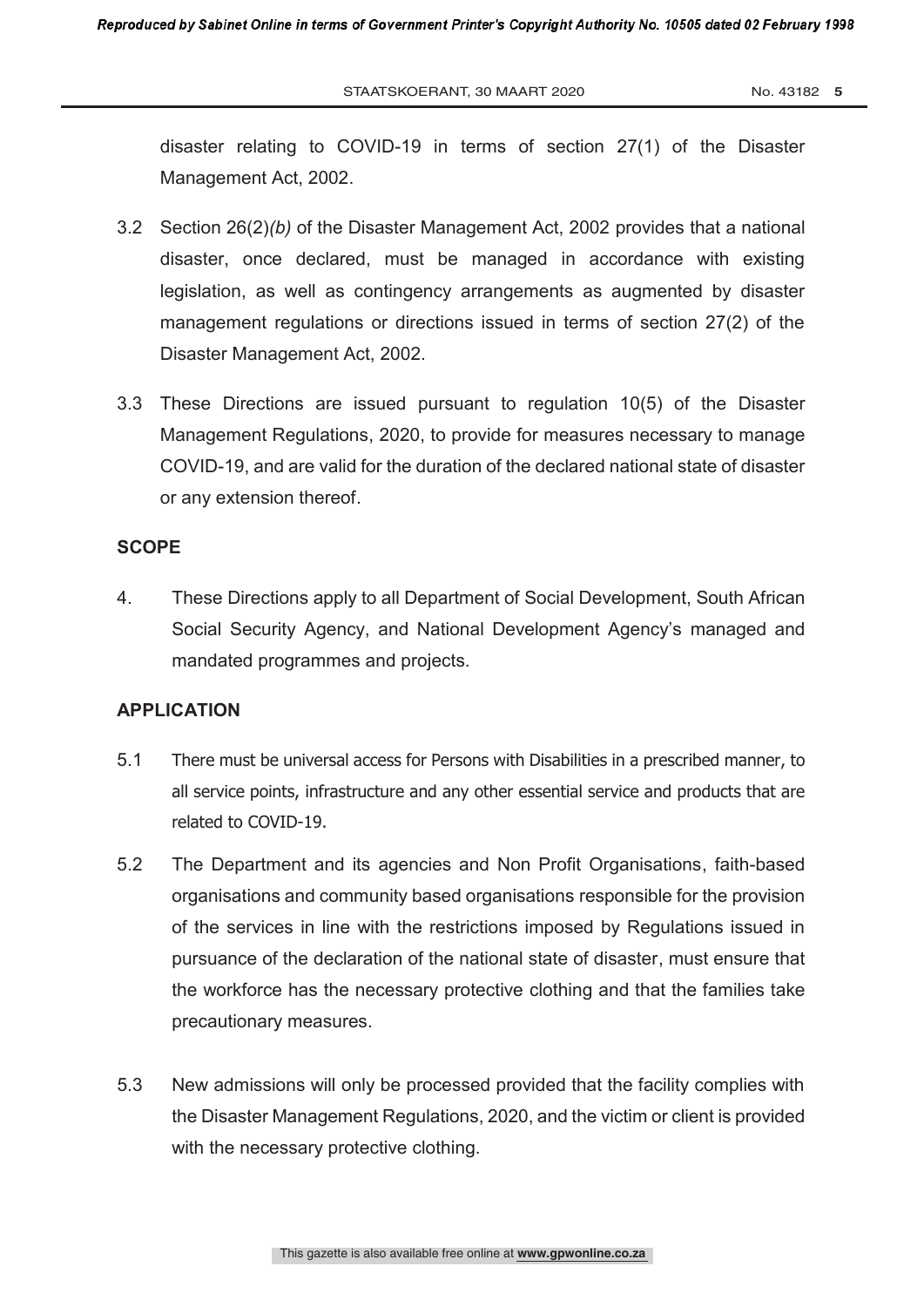#### **6** No. 43182 GOVERNMENT GAZETTE, 30 MARCH 2020

5.4 Persons with Disabilities must have access to personal assistance at all service points, hospitals, screening, testing facilities, supermarkets and any other available facilities which are appropriate and where it is deemed necessary, may be provided with regular care giving services at their places of residence.

## 6. **Directions**

## **(a) Substance Abuse and Treatment Centres and Halfway Houses**

- (i) No clients may be released from the facilities;
- (ii) No visitation is allowed during the lockdown period;
- (iii) The family reunification and interaction programme is suspended;
- (iv) No new admissions are allowed, except for involuntary admissions as ordered by the courts.

# **(b) Child and Youth Care Centres (CYCC):**

- (i) No children may be released from the facilities;
- (ii) No visitation is allowed during the lockdown period;
- (iii) The family reunification and interaction programme is suspended;
- (iv) No new admissions are allowed, except for children in conflict with the law and children declared to be in need of care and protection in terms of the Children's Act, 2005(Act No. 38 of 2005);
- (v) A Social Worker's report is deemed to be sufficient for the removal and placement of the child in need of care and protection;
- (vi) In instances where CYCCs are full, the department must identify other temporary shelters that meet the necessary and required minimum hygiene and safety standards.

# **(c) Shelters for Victims of Crimes and Violence including Gender Based Violence (GBV)**

- (i) No victims may be released from the facilities;
- (ii) No visitation is allowed during the lockdown period;
- (iii) The family reunification and interaction programmes are suspended;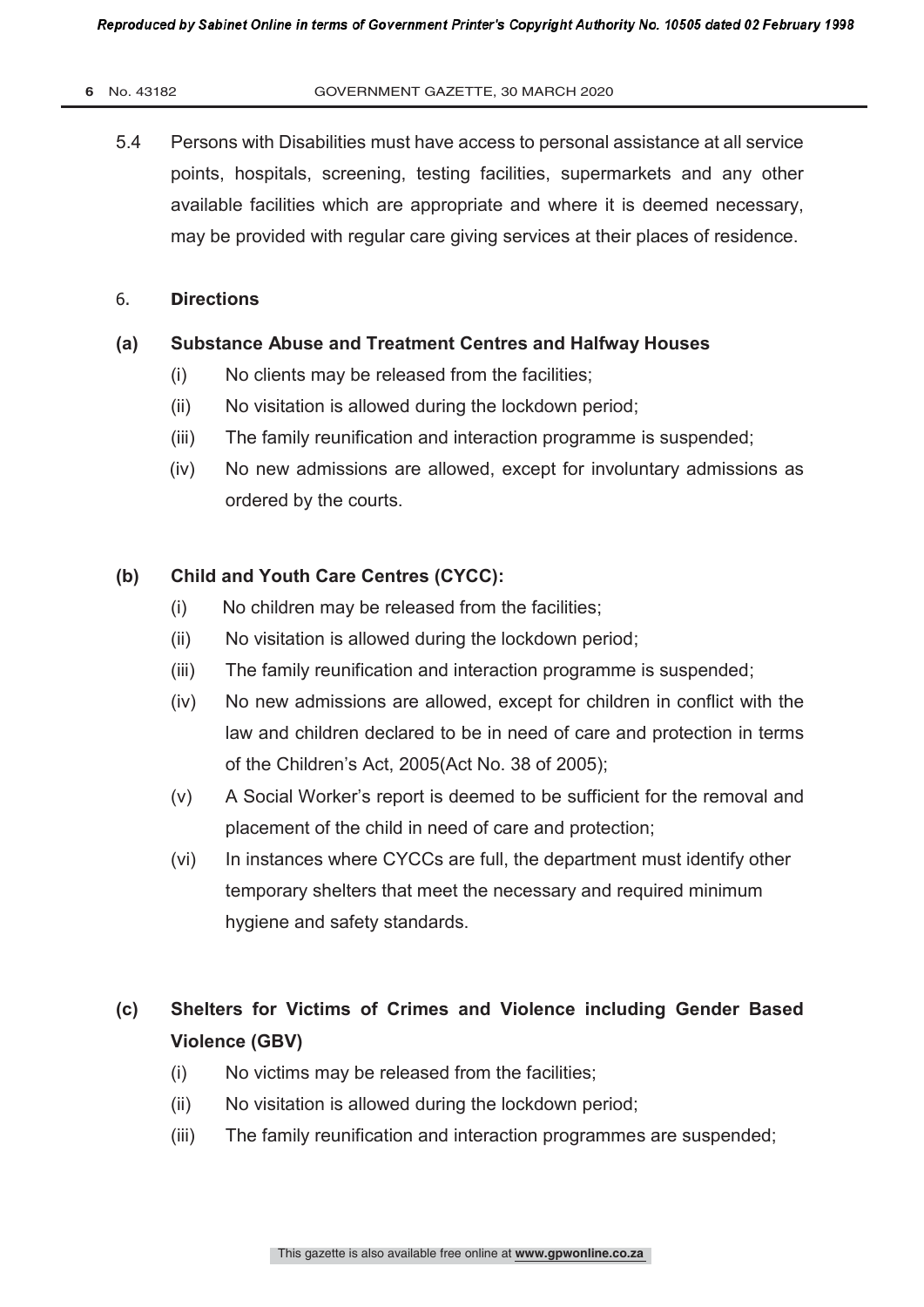- (iv) Social Workers' reports are deemed sufficient for the processing of victims;
- (v) All applicable regulatory processes are hereby suspended in line with the Disaster Management Regulations, 2020.

## **(d) Old Age Homes and Frail Care Facilities**

- (i) No clients may be released from the facilities;
- (ii) No visitation is allowed during the lockdown period;
- (iii) The family reunification and interaction programme is suspended;
- (iv) No new admissions are allowed, except in the case of older persons in distress.

# **(e) Residential Facilities for Persons with Disabilities – Respite Care Facilities (Centre and community based)**

- (i) No clients may be released from the facilities;
- (ii) No visitations are allowed during the lockdown period;
- (iii) The family reunification and interaction programme is suspended;
- (iv) No new admissions are allowed, except in the case of persons with disabilities in distress.

# **(f) Residential Facilities for Persons with Disabilities – Respite Care (Home based)**

Care givers must be available to provide the required home based care services during the lockdown period.

## **(g) Community Nutrition Development Centres (CNDC's)**

- (i) Gathering, seating and eating in the centres is prohibited during the lockdown period;
- (ii) Beneficiaries are prohibited from visiting the centres;
- (iii) Food and related items must be prepared and delivered through knock and drop, by Social Service Practitioners or Volunteers attached to the respective beneficiaries.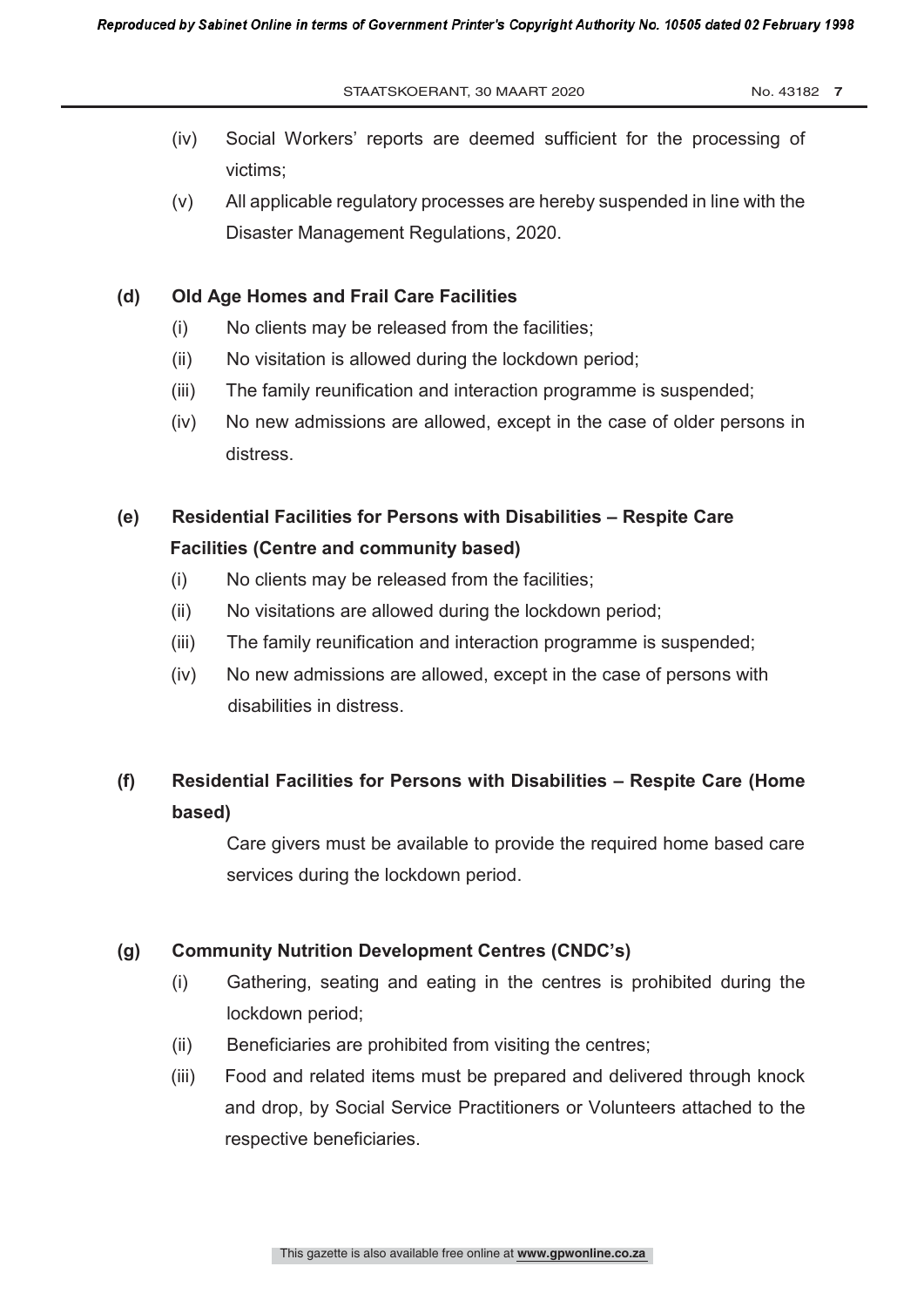#### **8** No. 43182 GOVERNMENT GAZETTE, 30 MARCH 2020

## **(h) Social Relief of Distress**

- (i) The Social Relief of Distress must continue to be provided for existing beneficiaries;
- (ii) Applications for new beneficiaries must be processed telephonically;
- (iii) Applications for social relief of distress, which are required to be made in person at a SASSA office and in the presence of a designated officer, are suspended for the duration of the lockdown;
- (iv) Social Relief of Distress must be provided to shelters for homeless already identified by local government.

## **(i) Psychosocial Support Services**

- (i) Psychosocial Support Services must be provided to all those infected with or affected by COVID-19;
- (ii) Persons with disabilities requiring psychosocial interventions must have access to all prescribed medications and counselling as a minimum requirement for crisis interventions.

## **(j) Cooperatives**

- (i) All Cooperatives registered in terms of the applicable legislation and which are under the Department's incubation programme, must suspend all activities for the duration of the lockdown;
- (ii) All other Cooperatives that operate in different sectors as business, should comply with the pronouncements and directions made by the Minister of Small Business Development.

## **(k) National Development Agency (NDA)**

The NDA must sponsor additional volunteers who will be allocated to the CNDCs according to the number of CNDCs per Province**.**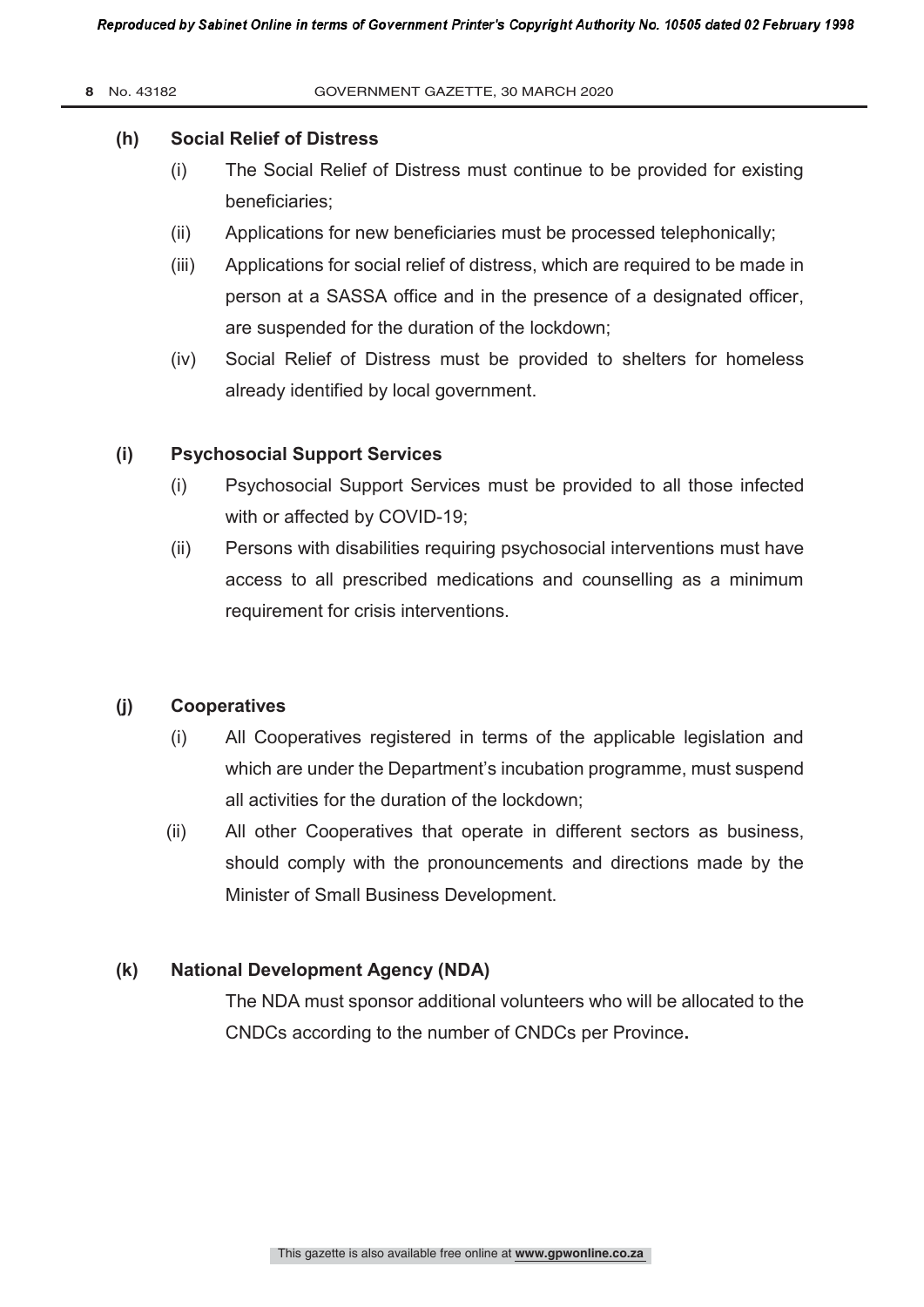## **(l) South African Social Security Agency (SASSA)**

- (i) All SASSA local offices will be closed during the lockdown period and the management of these offices must be part of the pay-point monitoring teams;
- (ii) Payment of social grants must continue unhindered during the lockdown period;
- (iii) SASSA fleet will be made available to augment the respective provincial departmental fleet;
- (iv) Regional office will be made available to increase capacity as additional support to the provinces;
- (v) Temporary disability grants whose date of lapsing fall during the lockdown period must be deemed to have not lapsed during this period;
- (vi) Social grants not claimed for three consecutive months may not lapse during the lockdown period.

# **(m) Directions to contain the spread of COVID-19 in exercising the care and contact by persons who are co-holders of parental responsibilities and rights during the lockdown period**

- (i) Movement of children between co-holders of parental responsibilities during the lockdown period is prohibited. This is to ensure that the child is not exposed to any possible infection whilst moving from primary caregiver premises to the other;
- (ii) The child must remain in the custody of the parent with whom the child was with, when lockdown period started;
- (iii) The parent who is not with the child during the lockdown period may, in order to maintain a personal relationship with the child, communicate on a regular basis with the child in any other manner, including telephone or any other form of electronic communication which may also include skype, WhatsApp or video call;